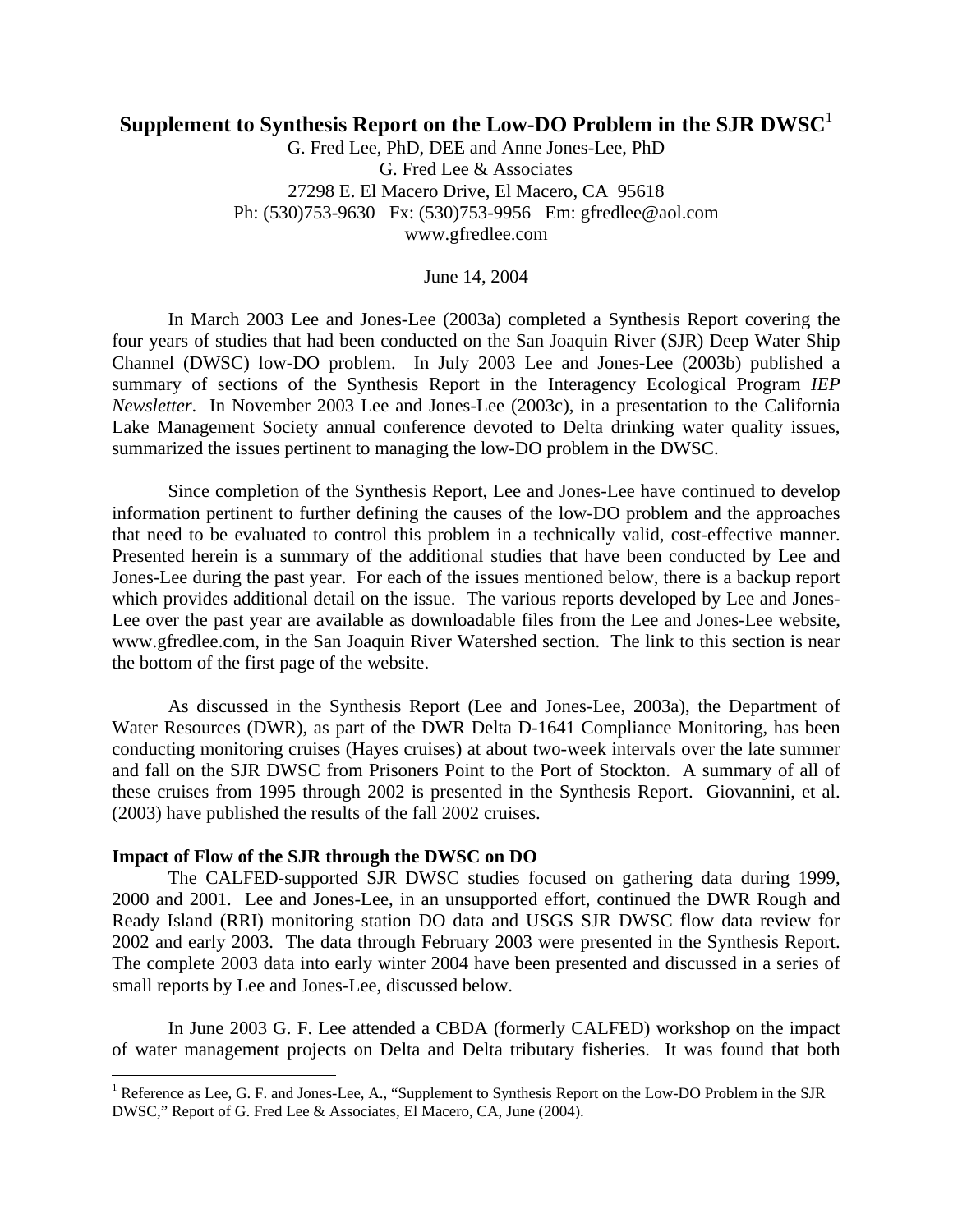fisheries and water managers (DWR, Department of Fish and Game, USBR and CALFED/CBDA) apparently did not understand that the operation of the federal and state export projects were responsible for causing significant low-DO problems in the DWSC.

 In a report, Lee (2003a) discussed what was known in July 2003 about the impact of SJR DWSC flow on DO in the DWSC and discussed how the federal and state export pumps' drawing of SJR Vernalis water into the South Delta through Old River contributed to the low-DO problems in the DWSC. This report was distributed to the various agencies' management and staff as part of an effort to educate them that the development of future management plans for controlling Delta tributary and Delta channel flows should consider how the flow management/manipulations impact DO in the DWSC.

 In July 2003 Lee (2003b) issued a summary report updating the information on the impact of SJR flow through the DWSC on DO at the RRI monitoring station. This report showed that in the early summer of 2003, as had occurred in previous summers, low DO starts to occur in the DWSC shortly after the termination in mid-May of the Vernalis Adaptive Management Program (VAMP) flows. This is coincident with the increased federal and state project export pumping that occurs at the end of VAMP and with the removal of the Head of Old River (HOR) barrier. Further information on the impact of VAMP flows on the low-DO problem is provided in a subsequent section of this report.

 When the SJR DWSC studies were first initiated, it was thought by those conducting the studies that the low-DO problem was primarily an August-September problem. Lee and Jones-Lee (2000), as part of developing the Issues Report for the CVRWQCB and the SJR DO TMDL Steering Committee, showed, through examination of the RRI monitoring station data, that the low-DO problem occurred in June and persists through October, November and often December. The summer 2003 data showed that during June and early July 2003 there were severe low-DO problems in the DWSC off of Rough and Ready Island that occurred whenever the SJR flow through the DWSC was a few hundred cfs or less. As in the past, Lee and Jones-Lee's examination of the SJR Vernalis flows showed that the problem was not a deficiency in flow in the SJR at Vernalis, but the diversion of most of the SJR Vernalis flows into Old River in order to feed the federal and state export pumps.

 Additional reports on the SJR DWSC flow, RRI DO and SJR Vernalis flow relationships through the remainder of the summer, fall and winter of 2003 have been developed by Lee and Jones-Lee (2003d,e).

 Lee and Jones-Lee (2003a) reported on the extremely low DO that was found in the DWSC near RRI during late January through mid-February 2003. As they reported, there were periods of several weeks during February when the DO at RRI was at or near zero in the surface waters each day. During late afternoon it might get up to 1 mg/L. When put in the context of impact on fisheries, any DO below about 3 mg/L is lethal to most fish.

 The winter 2003 low-DO situation was during a period of low SJR DWSC flow and appeared to be caused almost exclusively by the ammonia in the city of Stockton's wastewater effluent discharge to the SJR just upstream of the DWSC. Examination of the January, February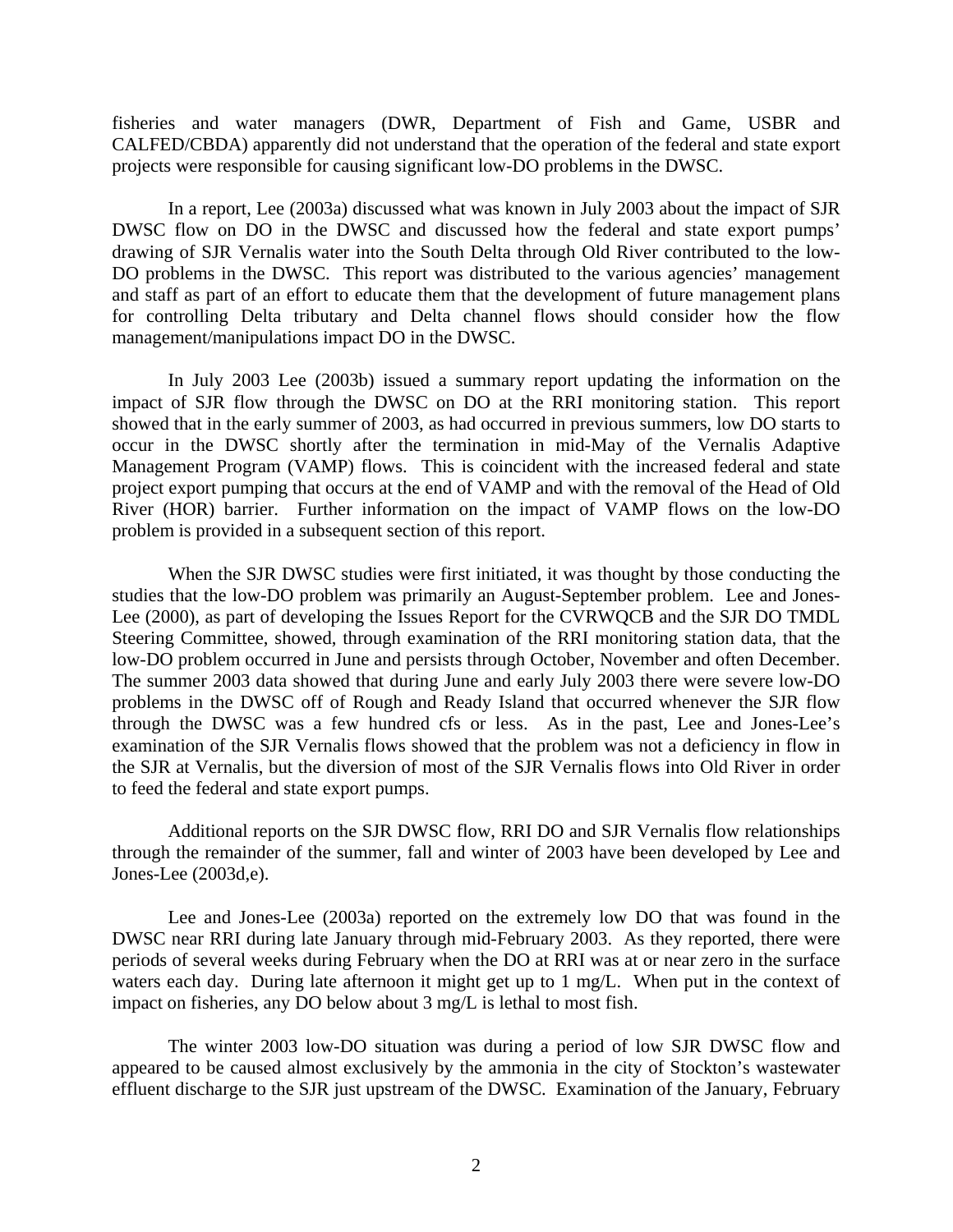and March 2004 RRI DO data (no report developed) shows that, while there were a few days of DO below the water quality objectives, there was not the severe low DO that had occurred in the DWSC near RRI in the winter of 2003.

 The primary differences between February 2003 and February 2004 were that the extreme low flows that occurred in 2003 did not occur to the same extent in 2004. Also, for part of this period, the city of Stockton's wastewater effluent ammonia was not at the mid-20 mg/L levels in 2004 as it had been in 2003. When the ammonia concentrations in the City's wastewater effluent reached the mid-20s in February 2004, the flows of the SJR through the DWSC were not at their extreme low values as they had been in 2003.

 The efforts of Lee and Jones-Lee were successful in gaining the attention of the Delta export project managers to understand the impact of export pumping when the HOR barrier is not in place on the low-DO problem in the DWSC, in that a representative (T. Quinn) of the Metropolitan Water District of Southern California announced at several CBDA meetings that efforts were underway, as part of developing a Delta Improvement Package (see Lee and Jones-Lee, 2004a), to provide about 1,500 cfs of flow through the SJR DWSC. This issue is still under review.

*Impact of Vernalis Adaptive Management Program.* In 1999 the Vernalis Adaptive Management Program (VAMP) was initiated. This program is designed to assist the outmigration of juvenile salmon from the San Joaquin River eastside tributaries. Between about mid-April through mid-May, the operators of the water projects located on the eastside tributaries manage reservoir releases to provide a uniform flow of the San Joaquin River at Vernalis. At the same time, the Head of Old River barrier is closed so that the SJR flow at Vernalis primarily passes through the DWSC, rather than into the South Delta. The HOR culverts allow sufficient SJR Vernalis water to pass into the South Delta to protect South Delta channel water levels.

 During VAMP operations in 2003 and projected for 2004, the SJR Vernalis flows were/are on the order of 3,200 cfs. Figure 1 shows the SJR DWSC flows during 2003, where the VAMP SJR DWSC flows during mid-April through mid-May were on the order of 2,500 to 2,700 cfs. During the 2003 VAMP, approximately 600 cfs of the VAMP flow at Vernalis of 3,200 cfs passed through the Head of Old River barrier into the South Delta.

 During 2003 VAMP, the state and federal projects exported an average of 1,446 cfs (SJRGA, 2004a). During the 2004 VAMP, the state and federal water projects are projected to maintain an average pumping rate of 1,500 cfs (SJRGA, 2004b). Normally the combined export pumping by the state and federal projects is from 10,000 to 14,000 cfs. The greatly reduced export pumping during VAMP operations is designed to reduce the influence of the state and federal export projects' drawing of Sacramento River water and associated small fish to the South Delta.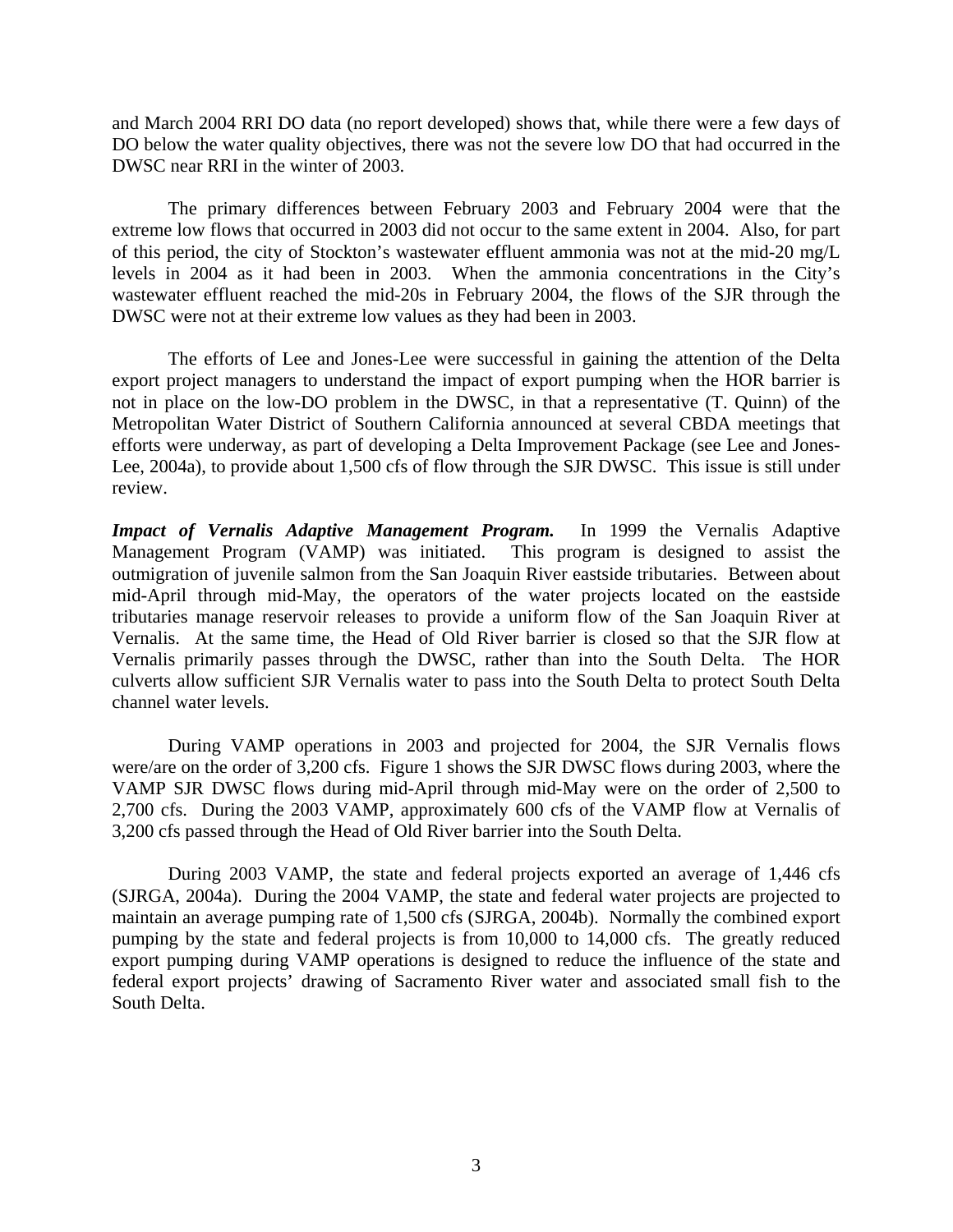

**Figure 1**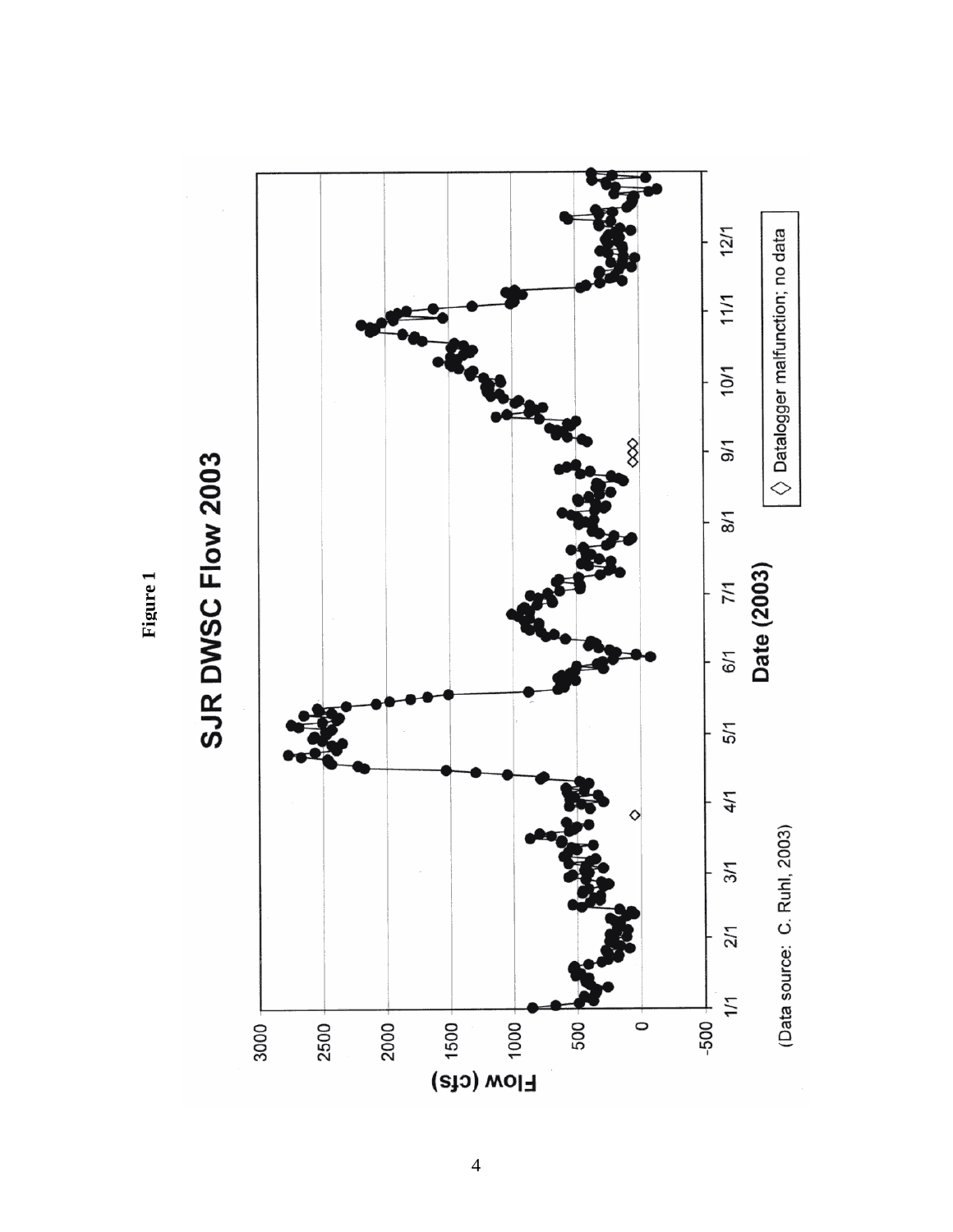During the VAMP flows, studies are conducted by fisheries biologists from the California Department of Fish and Game, US Fish and Wildlife Service and the San Joaquin River Group Authority (SJRGA) on salmon smolt responses and survival. These studies are designed to evaluate the survival of salmon smolt outmigrating the San Joaquin River watershed in relationship to flow and export conditions with the Head of Old River barrier in place. Annual VAMP reports on the results of these studies are, in accordance with State Water Resources Control Board (SWRCB) D-1641, published by the SJRGA. Further information on VAMP is available at their website, www.sjrg.org.

 By June 1, 2003, with the removal of the HOR barrier, the South Delta export project pumps took all of the SJR flow at Vernalis into the South Delta, where on one day there was a negative (upstream) flow of the SJR to the Head of Old River. There was a several-week period following 2003 VAMP when the SJR DWSC flows were less than 500 cfs (see Figure 1).

 During the VAMP flows of the SJR through the DWSC, there are no low-DO problems in the DWSC. However, as discussed by Lee and Jones-Lee (2003a), after the cessation of VAMP flow, the SJR flow through the DWSC can be a few hundred cfs. This has been accompanied by low-DO problems in the DWSC. Concern has been expressed by A. Hildebrand (pers. comm., 2004) about VAMP contributing to the low-DO problem in the DWSC. The release of large amounts of flow during VAMP from the eastside reservoirs potentially reduces the amount of flow that could be present in the SJR DWSC during the summer months. However, Johnson (pers. comm., 2004) has questioned whether waters associated with the VAMP flows would be available to increase the flow through the DWSC during the summer if they were not used for VAMP. Hildebrand (pers. comm., 2004) has stated,

*"New Melones releases to meet the salinity standard at Vernalis tend to increase summer flow at Vernalis. However, the spring releases from New Melones for fish have been greatly increased. It will not be feasible to continue those fish releases and also meet the New Melones obligation for salinity control. The Bureau of Reclamation has acknowledged that this is the case and proposes that the fish releases have priority. Proposals are also underway to export water from the Stanislaus watershed to western and northeastern San Joaquin County.* 

*The net effect of all this on inflow to the Ship Channel is difficult to predict or quantify. I see no point in considering the flow regime that would exist without either the dams or the Ship Channel. However, it seems clear that the inflow to the Ship Channel during June through September is reduced by the effort to restore the April-May fish flows at Vernalis that have been depleted by exports from the SJ watershed and by increased consumptive use within the watershed. There is no provision by the SWRCB or any other entity that summer flows at Vernalis will be kept above some minimum level. We can therefore only provide a minimum inflow to the Ship Channel by augmented flow through the barriers."* 

The issue of the impact of VAMP on SJR DWSC flows needs to be evaluated.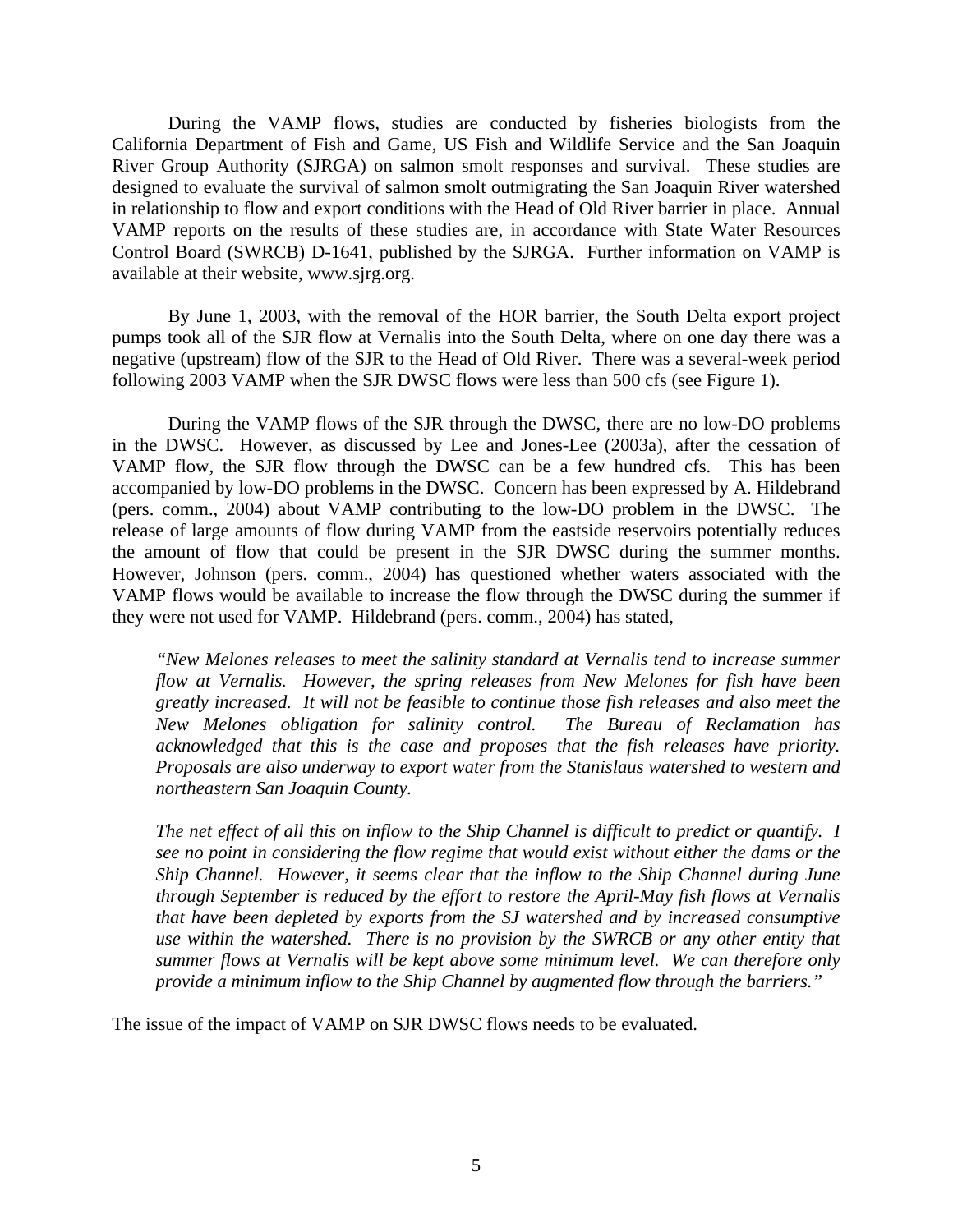### **Operations of the COE Aerator**

The Port of Stockton has proposed to change the navigation depth of the DWSC from the current 35 feet to 40 feet. This would further aggravate the low-DO problem that exists in the DWSC near the Port of Stockton. As discussed by Lee and Jones-Lee (2003a), the development of the Port of Stockton and its associated deep water navigation channel is one of the primary causes of the low-DO problem in the SJR DWSC near the Port of Stockton. The DWSC in this region has converted the SJR from a fast-flowing river that has a depth of 10 to 15 feet to a slowmoving, long, thin lake, with a depth of 35 feet. This change in the physical characteristics of the channel greatly increases the hydraulic residence time of water in the channel beginning at the Port, with the result that oxygen-demanding materials, such as ammonia discharged by the city of Stockton wastewater treatment plant and algae that develop on nutrients derived primarily from agricultural sources in the SJR DWSC watershed, exert oxygen demand to a greater degree in the SJR DWSC than would occur if the dredged navigation channel to the Port of Stockton did not exist. Increasing the navigation depth of this channel to 40 feet will further aggravate this situation.

 While the Corps of Engineers (COE) was required to mitigate the impact of the increased channel depth on the oxygen demand assimilative capacity associated with the past deepening of the channel from 30 feet to 35 feet which occurred in the late 1980s by installing an aeration device located at the Port of Stockton near Channel Point, a critical review of the approach that the Corps of Engineers was allowed to adopt with respect to evaluation of the aerator design to mitigate for the decreased assimilative capacity of the DWSC and the required operation of this aerator shows that the aerator is not achieving design specifications. This issue has been addressed by Brown (Jones & Stokes, 2003).

 Further and most importantly, the Corps' current approach for operating the aerator does not require the Corps to operate the aerator whenever the oxygen concentrations in the DWSC near the Port of Stockton are below the water quality objective for this reach of the Channel. As discussed by Lee and Jones-Lee (2003a), there have been several periods over the last couple of years when the dissolved oxygen concentrations in the DWSC just downstream of the Port of Stockton were at or near zero mg/L. Associated with these periods were fish kills. However, in accordance with the current operations plan for the aerator adopted as part of mitigation for increasing the channel depth from 30 feet to 35 feet, the aerator was not operated during all times that the DO was below the water quality objective. Lee (2003c) has discussed the need to change the characteristics and operations of the aerator so that it more appropriately mitigates for the deepening of the channel that took place in the late 1980s from 30 feet to 35 feet. Further, associated with any additional deepening of the channel, such as that proposed by the Port of Stockton, more appropriate review of mitigation measures as they may impact the oxygen demand assimilative capacity of the SJR DWSC should be conducted.

#### **Impact of City of Stockton Stormwater Runoff on the Low DO-Problem**

 Lee and Jones-Lee, as part of examining the relationship between SJR DWSC flow and DO as measured at the DWR RRI monitoring station, observed that following a major stormwater runoff event in Stockton in November 2002 the DO in the DWSC at the RRI station decreased below the water quality objective. Coincident with this situation, the DeltaKeeper found that large-scale fish kills were occurring in city of Stockton sloughs that are connected to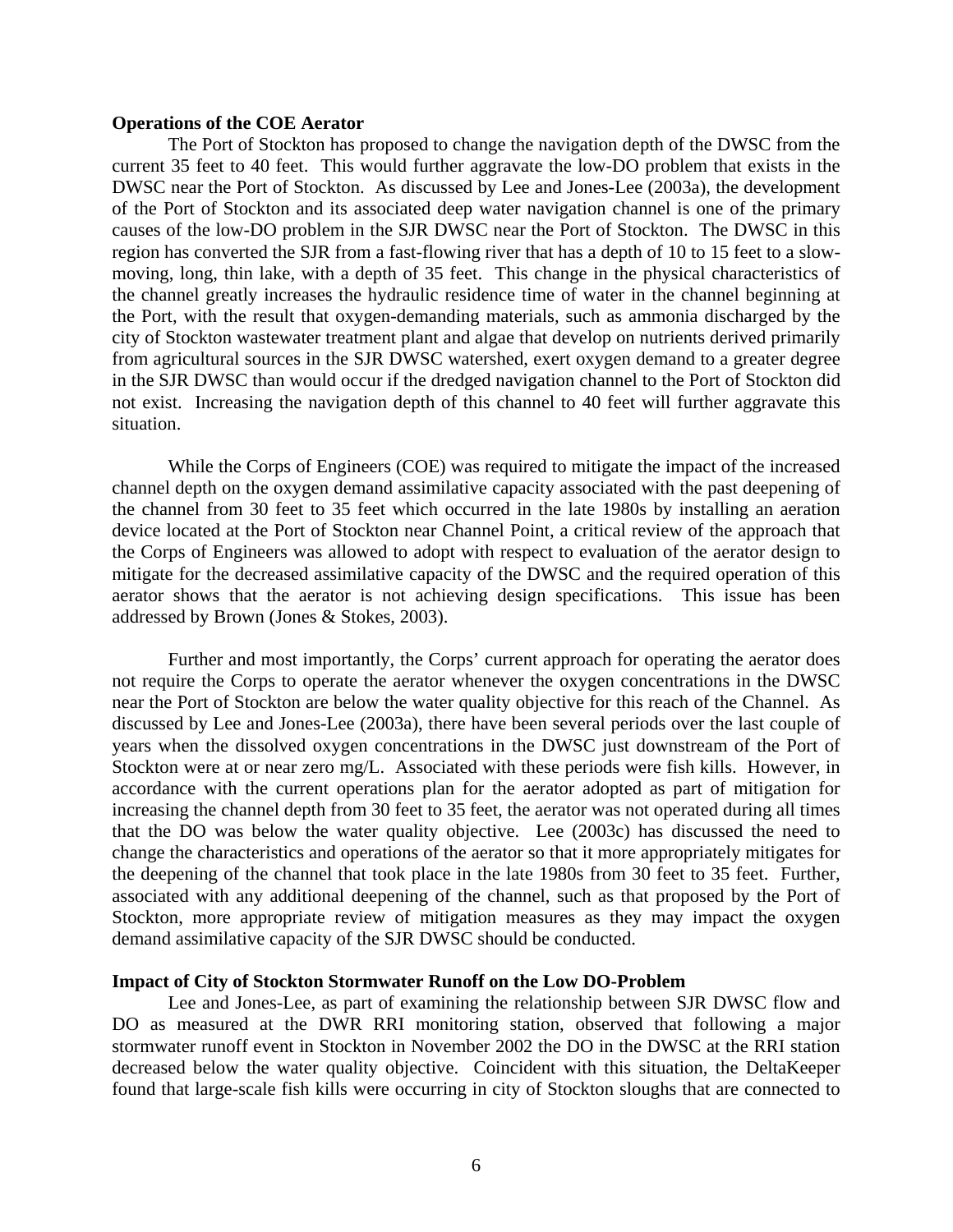the DWSC, which were apparently caused by low DO in the sloughs. That situation has been known for many years – that rainfall runoff events cause fish kills in the city of Stockton sloughs, which is apparently related to the discharge of oxygen-demanding materials that accumulate in the City's storm sewer system. These materials are flushed into the sloughs in a rainfall runoff event, which then rapidly deplete the oxygen through abiotic (non-biological) reactions between sulfides, ferrous iron and DO.

 In September 2003, a somewhat unusual large rainfall runoff event occurred in Stockton, where again the DO in the DWSC decreased below the water quality objective following the runoff event, and there were fish kills in city of Stockton sloughs that were coincident with low DO in the sloughs. A separate report on this issue was developed by Lee (2003d).

 It is now clear that there is a coincidence between low DO in the DWSC and at least some, especially early season, rainfall runoff events in Stockton. Lee and Jones-Lee (2003a), in their review of the November 2002 runoff event, showed that the BOD load in city of Stockton stormwater was sufficient to lead to low-DO conditions in the DWSC. This is an issue that will need further evaluation as part of establishing a control program for low DO in the DWSC.

## **South Delta**

In connection with the potential for increasing the SJR flow through the DWSC, where water could be taken from the South Delta, Lee and Jones-Lee (2003a) have provided information on the water quality characteristics of the South Delta. As they discuss, DWR has monitoring stations on each of the major South Delta channels. The data gathered over the past several years show that several of these channels have low-DO problems. Further, these channels are rich in algal nutrients (nitrogen and phosphorus compounds).

 As part of an effort to become more familiar with the South Delta channels and the water quality problems therein, Lee and Jones-Lee, with the support of the DeltaKeeper, conducted a tour of the South Delta channels on August 5, 2003. Lee et al. (2004a) developed a report covering the results of this tour. As discussed by Lee et al. (2004a), Old River near the Tracy Boulevard bridge was found to be experiencing a large-scale fish kill at the time of the tour. Thousands of threadfin shad were found floating in Old River near the Tracy Wildlife Association facilities. Near this location DWR maintains a continuous-recording water quality monitoring station for DO, EC, and several other easily measured parameters. It was found, upon review of the data from this station, that the DO on the evening before the tour was at or near zero for four to six hours. It is likely that the fish kill was related to the low DO during the previous night.

 A review of the EC data obtained on the South Delta channels showed that the EC in Old River and the other channels that were toured on the DeltaKeeper boat, was near or above the 700 µmhos/cm water quality objective. It became apparent, through examination of the data taken on the tour, as well as from the DWR monitoring data for the South Delta channels, that the primary source of salt for the South Delta channels was the SJR upstream of Vernalis. The state and federal projects' drawing of SJR Vernalis water into the South Delta as part of the export pumping brings with it large amounts of salt into the South Delta, which causes the high EC found in the channels. As discussed by Lee et al. (2004a), the CVRWQCB's proposed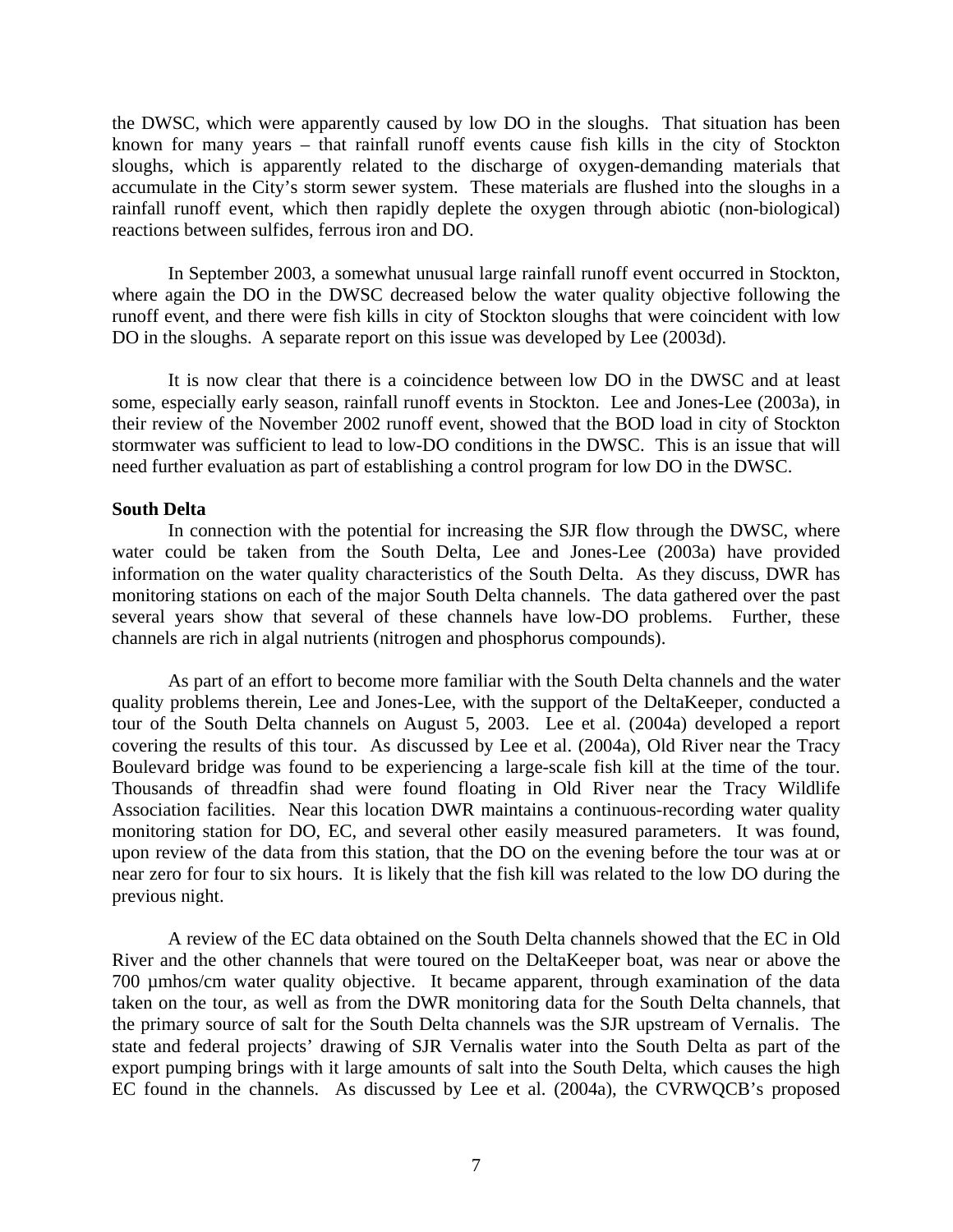TMDL for solving the problem of excessive salt content of the SJR, where the objective of this TMDL is to achieve 700 µmhos/cm in the SJR at Vernalis, will not be adequate to protect South Delta agriculture from excessive salt. Hildebrand (pers. comm., 2004) has stated,

*"In regard to water quality, there was extensive testimony that led to the need for a 700 µmhos/cm salinity standard to prevent losses in crop yield. The salinity was almost always better than 700 µmhos/cm pre CVP. Furthermore, even when the salinity standard is met at Vernalis it is not met downstream, particularly when flows are low and the salt load is high. Manteca, Tracy, Lathrop, and Mountain House wastewater enters the channel system. Furthermore, agricultural use of water necessarily concentrates whatever salt load is in the diverted water. The tributaries are not responsible for the salinity problem, but they aggravate the problem when they manipulate the time of flow from what it would be in the absence of VAMP."* 

 The CVRWQCB Basin Plan objective and TMDL to control excessive salts in the SJR will need to be significantly revised, so that the total concentrations of salt in the SJR water that is brought into the South Delta, when coupled with the salts added to the South Delta channels by irrigated agriculture, are controlled so that the total EC during the irrigation season does not exceed 700 umhos/cm. This means that the SJR Vernalis EC will have to be decreased significantly below 700 µmhos/cm.

 One of the issues of particular concern in developing an oxygen demand control program for the SJR DWSC is the potential impact of the agricultural interests in the Mud and Salt Slough watersheds in controlling their salt discharges to the SJR. As Lee (2003e) discussed, the approach that is used there will likely impact the oxygen demand loads that are received by the SJR from the Mud and Salt Slough watersheds. Lee, as part of commenting on the upstream monitoring proposal submitted by SJR watershed agricultural interests, has indicated that this situation means that the upstream monitoring should be delayed until such time as the salt and boron TMDLs have been established and the agricultural interests have initiated programs to control the salt load. Failure to properly consider this situation would mean that the upstream monitoring and modeling efforts that are conducted in the near term may have little or no applicability to the conditions that will exist at the time when efforts are made to relate oxygen demand loads present in the SJR where Mud and Salt Sloughs discharge to the SJR and those that are present at Mossdale.

 The information available now on South Delta water quality indicates that the reverseflow low-head pumping over the permanent barriers, discussed by Lee and Jones-Lee (2003a), in which Sacramento River water that is being drawn to the export pumps is pumped into the South Delta and ultimately into the San Joaquin River through the Head of Old River, could be a major factor in improving South Delta water quality and overcoming the significant water quality problems that occur in the South Delta channels because of the federal and state export pumps' drawing SJR Vernalis water into the South Delta.

## **Central Delta**

 Lee and Jones-Lee, as part of developing the Issues Report (Lee and Jones-Lee, 2000) and Synthesis Report (Lee and Jones-Lee, 2003a), in which they suggested that consideration be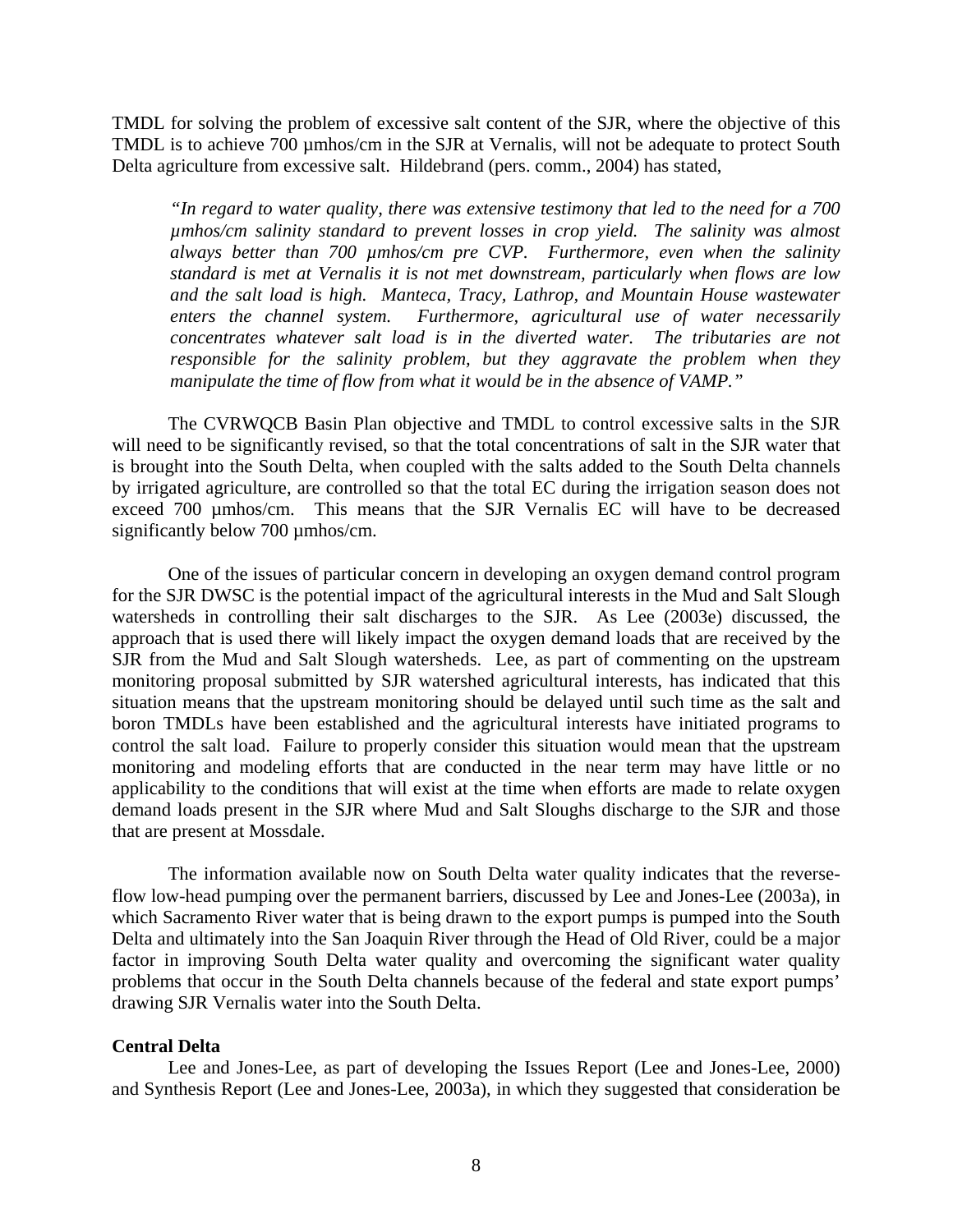given to increasing the flow through the SJR DWSC, indicated that there is need to evaluate whether the oxygen demand load associated with the increased flow through the critical reach of the DWSC could result in water quality problems in the Central Delta. As part of an effort to investigate this situation, G. F. Lee arranged with the DeltaKeeper to conduct two tours of Central Delta channels during the summer 2003. The first of these tours took place on July 17, 2003, and the second on September 17, 2003. They both involved proceeding from the Calaveras River where the DeltaKeeper boats are moored down the SJR DWSC to Turner Cut, down Turner Cut to Middle River, and, on the July 17 tour, down Middle River to Victoria Canal and then back up Old River, eventually reaching Columbia Cut and then the DWSC. The September 17 tour included going down Whiskey Slough to the end, turning around and heading out Turner Cut to Old River, and then up Old River to Columbia Cut. A report covering both tours has been developed by Lee et al. (2004b).

 The results of the tours confirmed that Sacramento River water mixes with San Joaquin River DWSC water at Turner Cut to significantly dilute the concentrations of salts and other constituents in the SJR DWSC. On both tours the DO in the mixture of Sacramento and San Joaquin River DWSC water was above the water quality objective. Neither tour, however, was conducted on what would be the worst-case situation of high SJR DWSC flow (in excess of 1,500 to 2,000 cfs) and high algal concentrations. Lee et al. (2004b) recommended that further studies specifically directed to worst-case conditions be conducted to examine Turner Cut and especially Whiskey Slough for low-DO conditions. They also discuss the variety of factors that can influence the mixing of Sacramento River water with SJR DWSC water and the resultant impacts from this mixture on Central Delta and South Delta water quality.

#### **Upstream Monitoring Studies**

 As part of developing an understanding of the sources of oxygen demand from the SJR DWSC watershed, with particular emphasis on the origin of the algal oxygen demand load that, at times, is a major factor in causing low DO in the DWSC, it was recommended that follow-on studies to those conducted in 2001 be conducted to better define the potential for control of oxygen demand sources in the Mud Slough and Salt Slough watersheds and in the SJR at Lander Avenue watershed. While this was to be the focus of further studies, agricultural interests in the SJR watershed shifted the emphasis to an effort focused on gathering additional data on sources of oxygen demand in the SJR DWSC watershed, and chose to not do the recommended studies on the origin of the oxygen demand in the Mud and Salt Slough watersheds that would be useful to determining whether it would be feasible to control the low-DO problem that originates primarily from the growth of algae in these watersheds.

 Beginning in December 2002, Lee pointed out that the proposed studies by Stringfellow, Quinn, and others in the SJR watershed were not focused on the key issues that needed to be addressed in order to better define the potential for controlling the upstream oxygen demand sources in the SJR watershed. When the draft proposal for the proposed studies was finally made available for public review in January 2003, both Dr. G. F. Lee and Dr. Chris Foe independently commented on the significant deficiencies in the proposed studies. These comments are on the SJR DO TMDL website (www.sjrtmdl.org). While Stringfellow claimed at a January 2003 SJR DO TMDL Steering Committee meeting that the issues raised by Foe and Lee would be addressed in the finalization of the proposal, in fact the final proposal, which was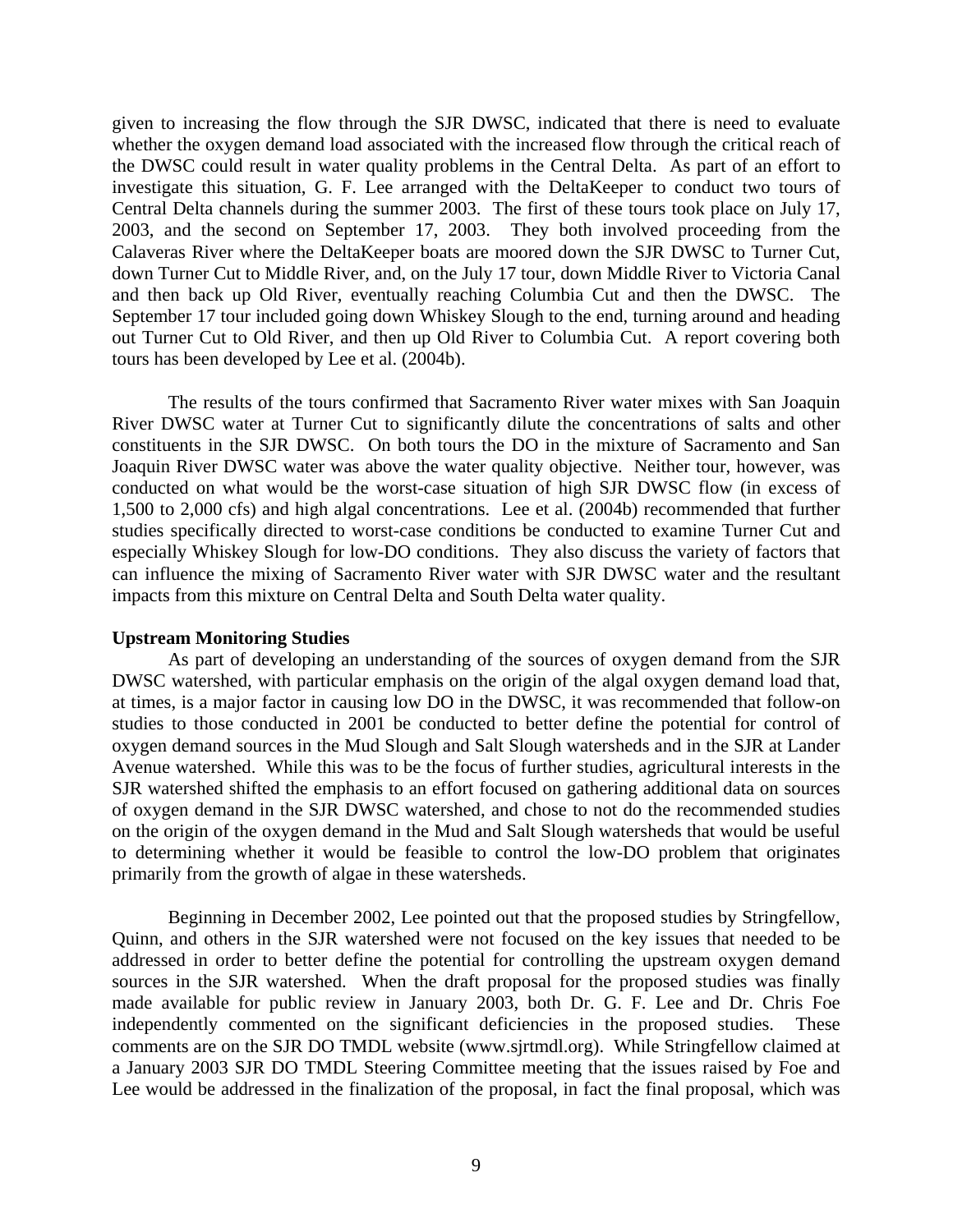made available in March 2003, did not address these issues and continued with the inappropriate focus on issues that will provide little in the way of determining the ability to control the upstream oxygen demand sources. This upstream monitoring proposal was written as though there had not been two years of data collection on the oxygen demand loads of each of the tributaries to the SJR and along the SJR, which showed how the oxygen demand changed from Mud and Salt Sloughs downstream to Mossdale.

 In response to a request from the DeltaKeeper regarding the appropriateness of supporting the Stringfellow et al. proposal, Lee (2003e) prepared a critique of the proposal based on what was known in the fall of 2003 about the issues that needed to be addressed. Several of the key issues discussed by Lee (2003e) as deficiencies in the proposed upstream monitoring studies are nevertheless included in the project approved by CALFED. It is possible, however, that the final studies that will be conducted under this project will be modified to more appropriately address issues that need to be addressed in implementing the upstream monitoring program.

 There are several aspects of the proposal that were supported by Lee, including the HydroQual modeling, where additional guidance was provided in his comments on how this modeling should proceed to better understand the transformations in oxygen demand along the SJR. It is important to note, however, that the HydroQual modeling is not going to change the overall conclusions about load-response from the major tributaries to the SJR and the resultant loads downstream. All it can hope to do is to possibly develop an approach that would predict how changing the loads of oxygen demand from Mud and Salt Sloughs would result in a change in oxygen demand at Mossdale. One of the problems with the modeling, however, is that there is an inadequate database on some of the key parameters that could influence the coupling between Mud and Salt Slough discharged loads of oxygen demand and those at Mossdale. The upstream monitoring project approved by CALFED did not address these issues, with the result that the modeling will have to be done with "literature" values, which may, because of the character of the SJR, not be reliable. Of particular importance are the surplus nutrients and the light-limited growth of algae along the SJR.

Lee, in his comments on the upstream monitoring proposal, and again this spring in comments to Gowdy and Marcotte following a meeting in which the HydroQual modeling was reviewed, urged that HydroQual change the focus of its initial efforts from the DWSC DO depletion to tuning the model of algal growth/oxygen demand along the SJR from Mud and Salt Sloughs to Mossdale to the 2000 data and determining how well the model, without adjustment of coefficients, predicts the 2001 results. The model could then be retuned so that it considers both 2000 and 2001, and see how well it predicts 2002 and 2003 data that have been collected by Dr. Randy Dahlgren. This effort would lead to defining the additional studies that need to be done on characterizing oxygen demand load transformations along the SJR. Based on these results, it could be possible to define the additional upstream studies that are needed to improve the ability to relate oxygen demand loads from Mud and Salt Slough and the SJR at Lander Avenue watersheds to loads that enter the DWSC.

 One of the issues of concern in the upstream monitoring project is the continued work on attempting to use isotope tracers to provide definitive information on issues pertinent to the low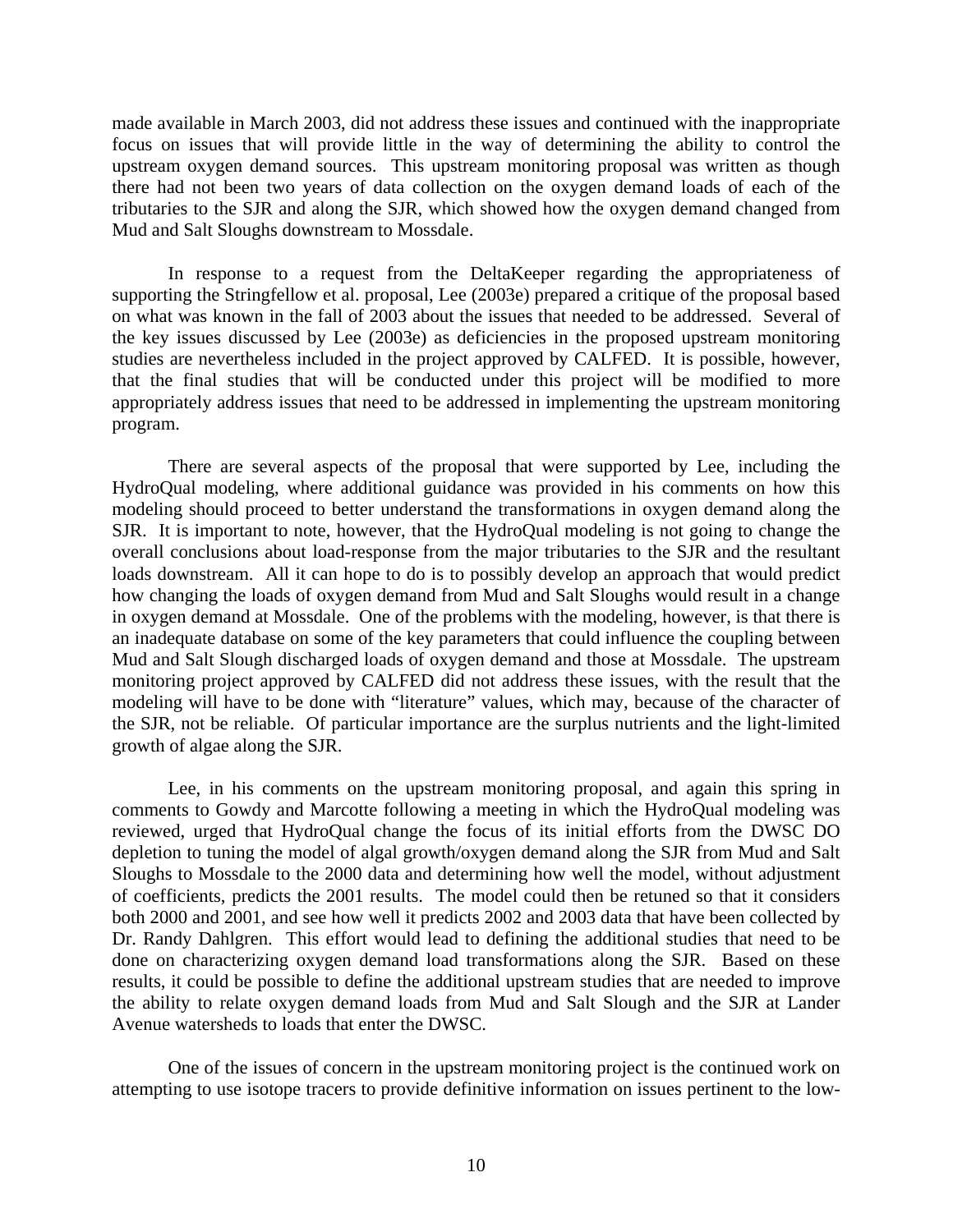DO problem. Several reviewers, including Dr. Lee, commented that the isotope work cannot succeed in yielding the kind of information needed for solving the low-DO problem, since it is not possible to distinguish between isotopes in the water that are not related to oxygendemanding materials and those that are. The predictions on this situation were demonstrated by the Kratzer et al. (2004) report, where part of this report was devoted to isotope studies.

 While Kratzer et al., in a press release, attempted to demonstrate the value of the isotope work, in fact, this press release and the report itself demonstrated what some individuals, including Dr. Lee, have been saying all along – that the isotope work cannot be of value in this situation. The major conclusion of the Kratzer et al. study, which was the focus of the press release, was that nitrate measured in the SJR was derived from upstream manure and domestic wastewater discharges. Further, there were implications that this, in some way, was of importance to the low-DO problem in the DWSC. As discussed by Lee (2004a,b), the isotope study results, which, according to Kratzer et al. indicated that manure and domestic wastewaters were a major source of nitrate in the San Joaquin River, even if reliable, are not relevant to the low-DO problem.

 It is clear, from a review of the press release and the Kratzer et al. report, that those responsible for developing this report did not adequately consider the information that is available on the relationship between nitrate in the SJR and the low-DO problem. As discussed in the Synthesis Report (Lee and Jones-Lee, 2003a) regarding algal growth dynamics in the SJR, the isotopic signature of nitrate in the SJR has no relevance to the low-DO problem. Neither domestic wastewaters nor animal manure is the source of the nitrogen that is responsible for the algal loads that are contributed to the SJR by Mud and Salt Sloughs and are present in the SJR at Lander Avenue. The removal of all animal manure and domestic wastewater nitrate downstream of this point will have little or no impact on the low-DO problem because of the massive surplus nitrogen that is already incorporated into the algal biomass at the point where Mud and Salt Sloughs discharge to the SJR. With respect to the future upstream studies, there is need for critical review of any future isotope work, to be sure that the same kinds of mistakes that were made in the Kratzer, et al., report are not repeated.

 It is recommended that a critical review be conducted of how the funding made available by CBDA for upstream studies should be used to develop the information needed in light of the current degree of understanding of the upstream sources of oxygen demand and the factors that influence the amount of this oxygen demand that can reach the DWSC. Of particular concern are the impacts of the implementation of the salt TMDL for control of salts derived from Mud and Salt Slough watersheds.

## **Impact of South Delta Export Pumping on Fall Run Chinook Salmon Homing through SJR DWSC Watershed Waters**

 As discussed by Lee and Jones-Lee (2003a, 2004b) and Lee et al. (2004b), the state and federal projects' export of South Delta water creates a strong Sacramento River water flow through the Central Delta on its way to the pumps. The flow of Sacramento River water through the Central Delta is typically on the order of 8,000 to at times 12,000 cfs. This water is drawn across the SJR DWSC beginning at Turner Cut/Columbia Cut and downstream at other locations where there are channels by which Sacramento River water can be drawn to the export pumps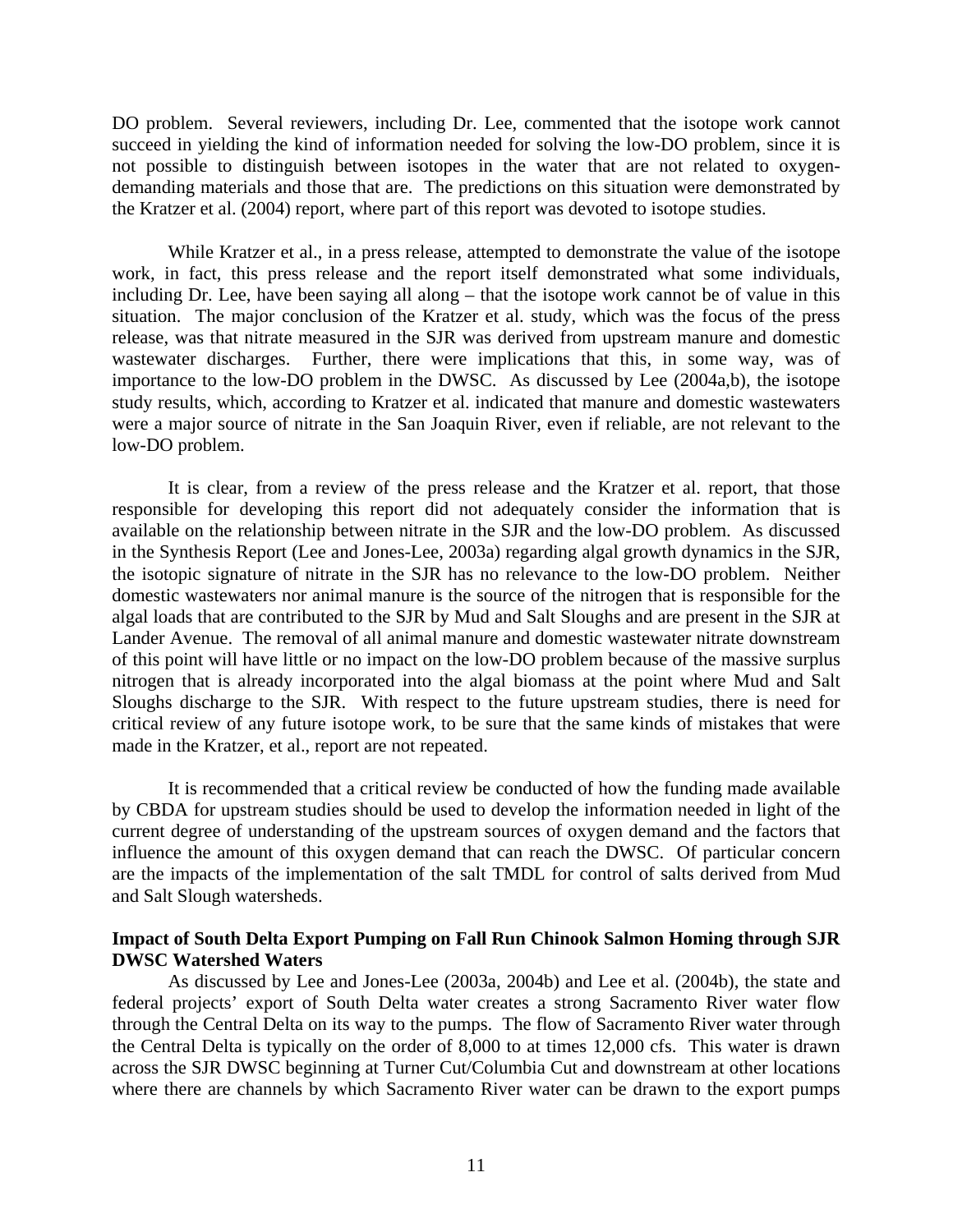through Middle River and Old River. As discussed by Lee and Jones-Lee (2004b,c), one of the consequences of the export pumping of water from the South Delta by the state and federal projects is the essential elimination of any homing signal that the fall run Chinook salmon may have upon entering the western Delta from San Francisco Bay. Any chemical signal in the San Joaquin River would be drawn to the South Delta as part of the export pumping, either through Old River at the Head of Old River, or through Turner Cut/Columbia Cut. The full significance of this situation needs to be evaluated with respect to its adverse impacts on Chinook salmon returning to their home stream waters for reproduction.

#### **Overview of Delta Water Quality**

 Lee and Jones-Lee (2004a) have developed a comprehensive review of Delta water quality issues. This review includes information that is pertinent to the SJR DWSC low-DO situation, in that they discuss a number of the factors that influence DO depletion in the DWSC.

As Lee and Jones-Lee (2004a) have summarized, Delta fisheries have been declining over the past 20 years or so. Lower trophic levels – the zooplankton and phytoplankton that make up the lower level of the food web – have declined one to two orders of magnitude since the 1980s. While the cause of this decline is not understood, part of this decline may be due to reduced lower trophic level food supply associated with decreased algal populations in the Delta, which could be caused by invasive species (Asian clams) that consume algae and zooplankton. Reductions in the algal input associated with nutrient control in the Delta watershed could lead to further reductions in the lower trophic level food supply for zooplankton and larval and small fish.

Another factor that leads to lower algal productivity in the Central Delta is that the export pumps draw large amounts of low-nutrient Sacramento River water through the Central Delta thereby reducing the amount of nutrients available to support algal growth in this region. As Lee and Jones-Lee (2004b) point out, the Sacramento River water drawn through the Central Delta mixes with nutrient-rich South Delta water near Clifton Court Forebay to provide increased nutrient concentrations in the mixture of water that is pumped at the Banks pumping station. There are sufficient nutrients in the water at this location to lead to the algal-related water quality problems in Clifton Court Forebay and in the State Water Project reservoirs, which were discussed by DWR staff at the California Lake Management Society (CALMS, 2003) conference that was held in November 2003. There is need to better understand the food web in the Delta to evaluate how manipulation of nutrients and algal loads to the Delta as part of managing the low-DO problem will impact Delta aquatic life resources.

 Lee (2003f) has discussed the potential for pesticides and herbicides that are present in the SJR upstream of the DWSC and within the DWSC to impact the low-DO problem in the DWSC. Some of the commonly used pesticides, such as the organophosphorus pesticides, are toxic to some zooplankton that graze on algae, and some of the commonly used herbicides are toxic to algae. As Lee (2003f) discussed, this is an area that needs further investigation as it may impact the low-DO problem in the DWSC.

 Lee and Jones-Lee (2004a) provided information on the Clean Water Act section 303(d) listings of impaired Delta channels. Many of these channels have listings for aquatic life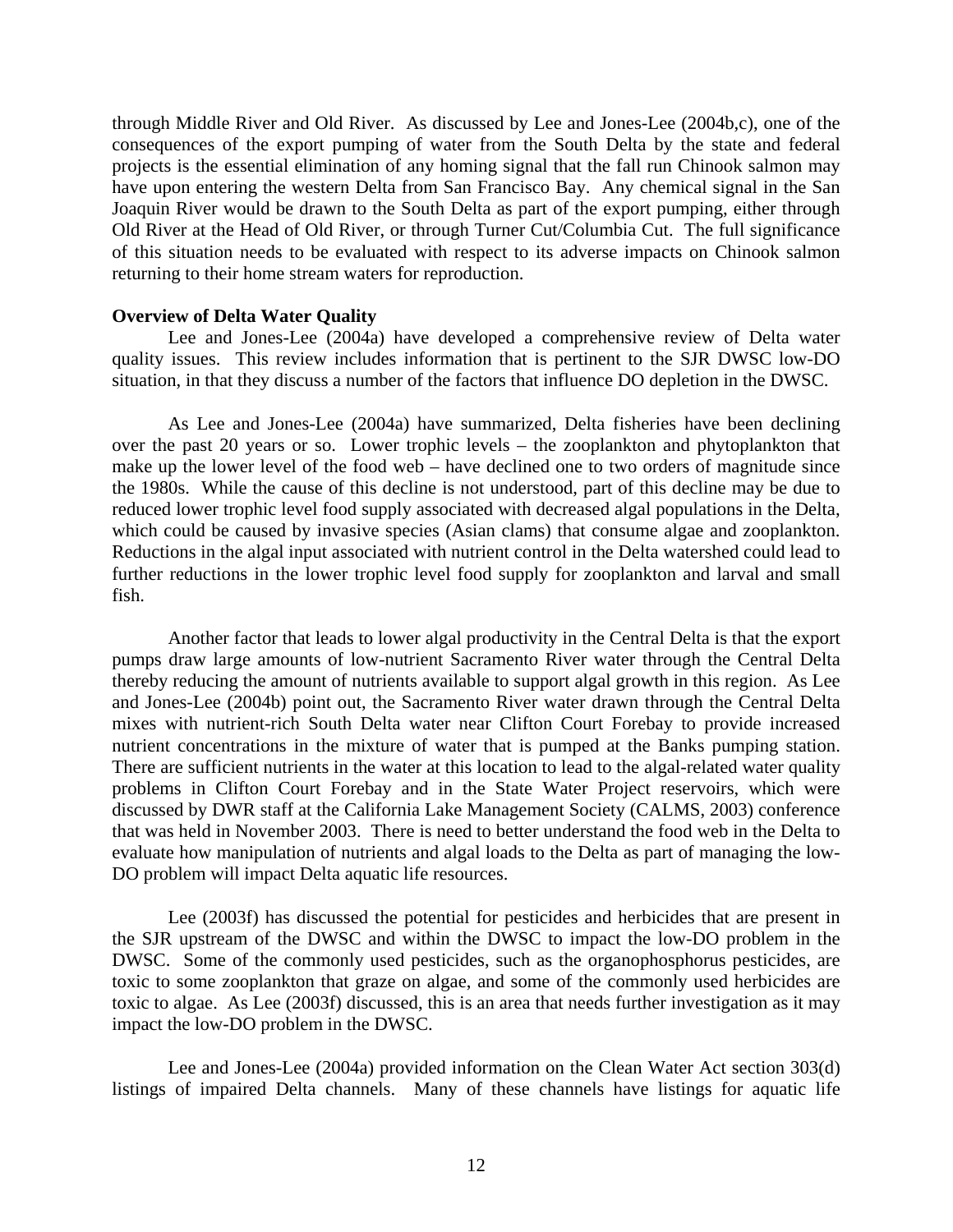toxicity, excessive bioaccumulation of organochlorine pesticides and PCBs in edible fish, mercury, excessive EC (salt) and low dissolved oxygen (in the South Delta), pathogen indicator organisms, and dioxins (near the Port of Stockton). Lee and Jones-Lee (2004a) have reviewed the current water quality monitoring programs in the Delta, noting that they are deficient in adequately defining the water quality problems and in serving as a basis for beginning to control the constituents responsible for the 303(d) listings. Further, there is growing recognition that there are a variety of other unrecognized pollutants in urban and agricultural wastewater discharges and stormwater runoff that are not now monitored, which may be having adverse effects on fish and other aquatic life within the Delta. Solving the low-DO problem in the DWSC will not solve all of the water quality problems of the DWSC, since the reach of the SJR within the Delta (i.e., Vernalis to the DWSC) and the DWSC have a number of 303(d) listings as impaired waterbodies due to one or more constituents that are present at concentrations above water quality objectives.

## **Evaluation of Non-Aeration Alternatives for Managing the Low-DO Problem in the SJR DWSC**

 Lee and Jones-Lee (2003a), as part of developing the Synthesis Report, included discussions of the various approaches for solving the low-DO problem in the DWSC that had evolved out of the four years of studies. These approaches were largely based on Dr. Lee's experience in working on similar problems over the past 40 years in various parts of the US and in other countries. They included extensive review and comment by Dr. Chris Foe of the CVRWQCB. The discussion of alternative approaches was made available to the SJR DO TMDL Steering Committee and email listees in the spring 2002 external peer review version of the Synthesis Report. In the winter 2003, with the update of the Synthesis Report, the Steering Committee and email listees were provided with an additional opportunity to comment on the Synthesis Report's discussion of alternative approaches for solving the low-DO problem. The final Synthesis Report of March 2003 incorporated reviewers' comments on these issues.

 The Lee and Jones-Lee (2003a) Synthesis Report and the Lee (2003g) review of alternative approaches concluded that there are only a few alternative approaches that should be evaluated further, such as increased flow of the SJR through the DWSC, controlling ammoniacaused oxygen demand from the city of Stockton's wastewater effluent and controlling oxygen demand from the Mud and Salt Slough watershed-derived algae. Even with respect to the latter, there are significant questions as to whether it will be technically feasible to control the algae that develop in Mud and Salt Sloughs, which are the source of the algae that ultimately are a significant oxygen demand source for the SJR DWSC. The approach that Lee and Jones-Lee (2004d) recommend is to first establish the maximum minimum SJR DWSC flow that can be relied on during normal year hydrology. If, as has been discussed, 1,500 cfs can be assured as the minimum flow through the DWSC during most years, then the control of the low-DO problem needs to focus on selective aeration to eliminate low-DO situations that are not eliminated by the elevated flow.

 A key aspect of evaluating the feasibility of an altered flow alternative approach is an evaluation of potential secondary impacts, with particular concern about effects on fisheries and water quality in the Central Delta. These are issues that should be the focal point of the alternative approach evaluation.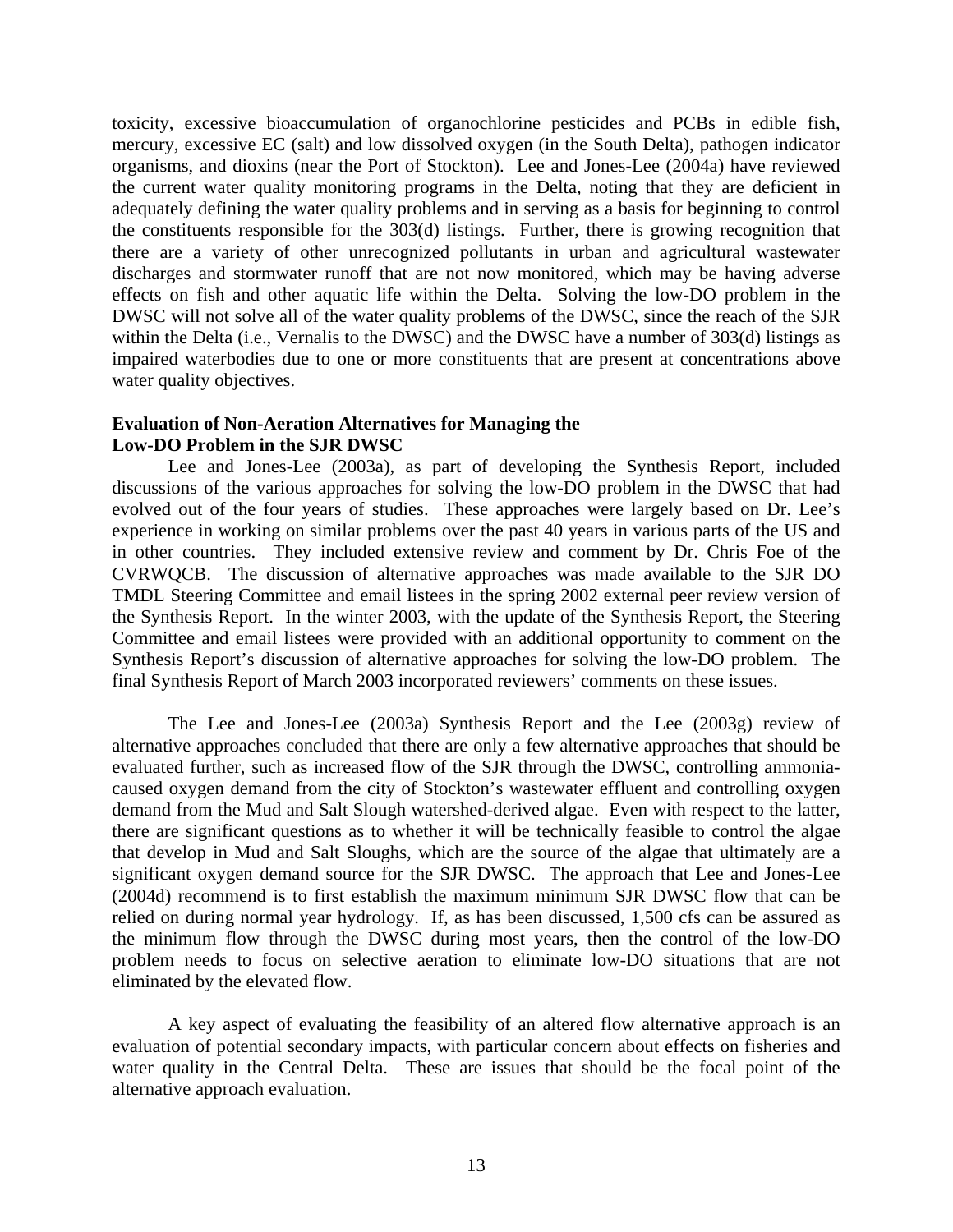## **References**

CALMS, DWR Staff Presentations at the California Lake Management Society Annual Meeting, November (2003). http://wwwomwq.water.ca.gov/PublicationsPage/index.cfm

Giovannini, P.; Giulianotti, J. C. and Hayes, S. P., "Dissolved Oxygen and Flow in the Stockton Ship Channel, Fall 2002," *IEP Newsletter* 16(4): 30-34, Fall (2003).

Jones & Stokes, "Evaluation of Aeration Technology for the Stockton Deep Water Ship Channel," Report by R. L. Brown prepared for San Joaquin River DO TMDL Steering Committee and TAC, Jones & Stokes, Sacramento, CA, January (2003). Available from www.sjrtmdl.org.

Kratzer, C. R.; Dileanis, P. D.; Zamora, C.; Silva, S. R.; Kendall, C.; Bergamaschi, B. A. and Dahlgren, R. A., "Sources and Transport of Nutrients, Organic Carbon, and Chlorophyll-*a* in the San Joaquin River Upstream of Vernalis, California, during Summer and Fall, 2000 and 2001," Water-Resources Investigations Report 03-4127, US Geological Survey, Sacramento, CA (2004).

Lee, G. F., "Impact of San Joaquin River Deep Water Ship Channel Watershed and South Delta Flow Manipulations on the Low-DO Problem in the Deep Water Ship Channel," Submitted to the US Bureau of Reclamation OCAP Biological Assessment, Sacramento, CA, Report of G. Fred Lee & Associates, El Macero, CA, July 10 (2003a). http://www.members.aol.com/duklee2307/FlowImpact.pdf

Lee, G. F., "Review of 2003 SJR DWSC Flow and Dissolved Oxygen Data," Report of G. Fred Lee & Associates, El Macero, CA, July (2003b). http://www.gfredlee.com/SJR.Jan.July.DO.Flow.2003dl.pdf

Lee, G. F., "Need to Change the Operation Requirements of the COE Aerator Located at the Port of Stockton near Channel Point," Report of G. Fred Lee & Associates, El Macero, CA (2003c). http://www.gfredlee.com/COEaerator9-4-03.pdf

Lee, G. F., "Additional Studies on the Impact of City of Stockton Stormwater Runoff on Low DO in the SJR DWSC," Report of G. Fred Lee & Associates, El Macero, CA (2003d). http://www.gfredlee.com/stockton-storm-sept03r.pdf

Lee, G. F., "Review of 'CALFED Directed Action Proposal: Monitoring and Investigations of the San Joaquin River and Tributaries Related to Dissolved Oxygen,' Proposal Number 262DA," Comments submitted to the DeltaKeeper, Report of G. Fred Lee & Associates, El Macero, CA, October 28 (2003e). http://www.members.aol.com/duklee2307/deltakeeper-ups-mon.pdf

Lee, G. F., "Potential Impact of Pesticides (Insecticides & Herbicides) on Low DO in the SJR DWSC and South Delta," Report of G. Fred Lee & Associates, El Macero, CA (2003f). http://www.members.aol.com/duklee2307/Potential-Impact-Pesticides.pdf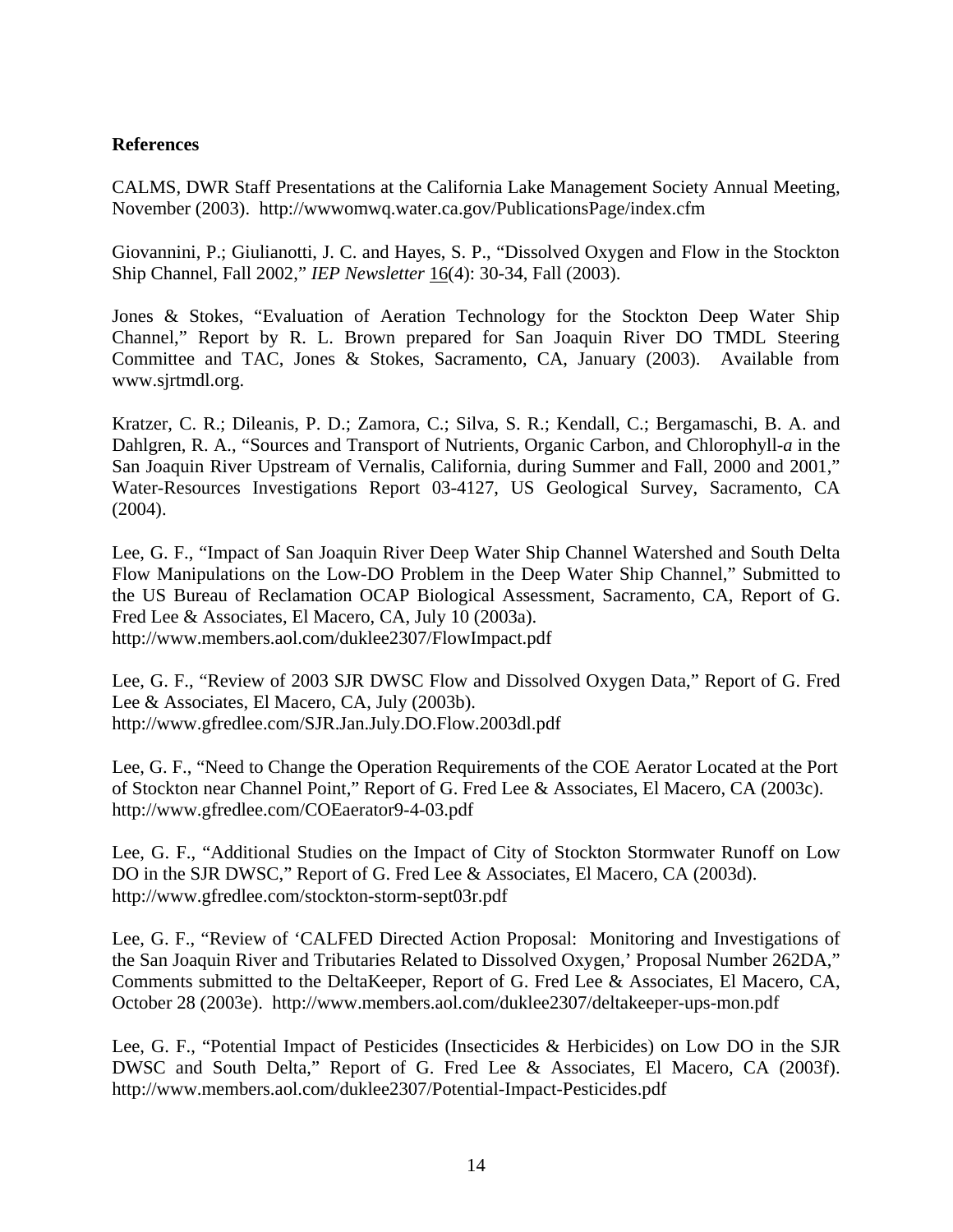Lee, G. F., "Suggested Approach for Defining Non-Aeration Alternatives for Managing the Low-DO Problem in the SJR DWSC," Report of G. Fred Lee & Associates, El Macero, CA (2003g). http://www.gfredlee.com/AlternativeApproaches.pdf

Lee, G. F., "Comments on the Kratzer, et al. Press Release: 'San Joaquin River/Fisheries Animal Wastes or Sewage Contribute to Salmon Migration Barrier in San Joaquin River' News Release, U. S. Geological Survey – 2/24/04," Report of G. Fred Lee & Associates, El Macero, CA, May (2004a).

Lee, G. F., "Comments on the Kratzer, et al. Report, 'Sources and Transport of Nutrients, Organic Carbon, and Chlorophyll-a in the San Joaquin River Upstream of Vernalis, California, during Summer and Fall, 2000 and 2001,'" Report of G. Fred Lee & Associates, El Macero, CA, May (2004b).

Lee, G. F. and Jones-Lee, A., "Issues in Developing the San Joaquin River Deep Water Ship Channel DO TMDL," Report to Central Valley Regional Water Quality Board, Sacramento, CA, August (2000). http://www.gfredlee.com/sjrpt081600.pdf

Lee, G. F. and Jones-Lee, A., "Synthesis and Discussion of Findings on the Causes and Factors Influencing Low DO in the San Joaquin River Deep Water Ship Channel Near Stockton, CA: Including 2002 Data," Report Submitted to SJR DO TMDL Steering Committee and CALFED Bay-Delta Program, G. Fred Lee & Associates, El Macero, CA, March (2003a). http://www.gfredlee.com/SynthesisRpt3-21-03.pdf

Lee, G. F. and Jones-Lee, A., "Update on the Understanding of the Low-DO Problem in the San Joaquin River Deep Water Ship Channel," *IEP Newsletter* 16(3):12-15, Summer (2003b). http://www.gfredlee.com/IEPnewsletterSummer2003-GFL.pdf

Lee, G. F., and Jones-Lee, A., "Managing Oxygen Demand in the San Joaquin River Deep Water Ship Channel," PowerPoint slides presented at the California Lake Management Society annual conference, Sacramento, CA, November (2003c). http://www.gfredlee.com/CALMSli.pdf

Lee, G. F. and Jones-Lee, A., "August and September 2003 SJR DWSC Flow and DO," Report of G. Fred Lee & Associates, El Macero, CA (2003d). http://www.gfredlee.com/Aug-Sept.2003.SJR.DWSC.Flow.DO.pdf

Lee, G. F. and Jones-Lee, A., "SJR DWSC Flow and RRI DO Data for 2003," Report of G. Fred Lee & Associates, El Macero, CA (2003e). http://www.members.aol.com/apple27298/DWSC-Flow-DO-2003.pdf

Lee, G. F. and Jones-Lee, A., "Overview of Sacramento-San Joaquin River Delta Water Quality Issues," Report of G. Fred Lee & Associates, El Macero, CA, May (2004a). http://www.members.aol.com/duklee2307/Delta-WQ-IssuesRpt.pdf